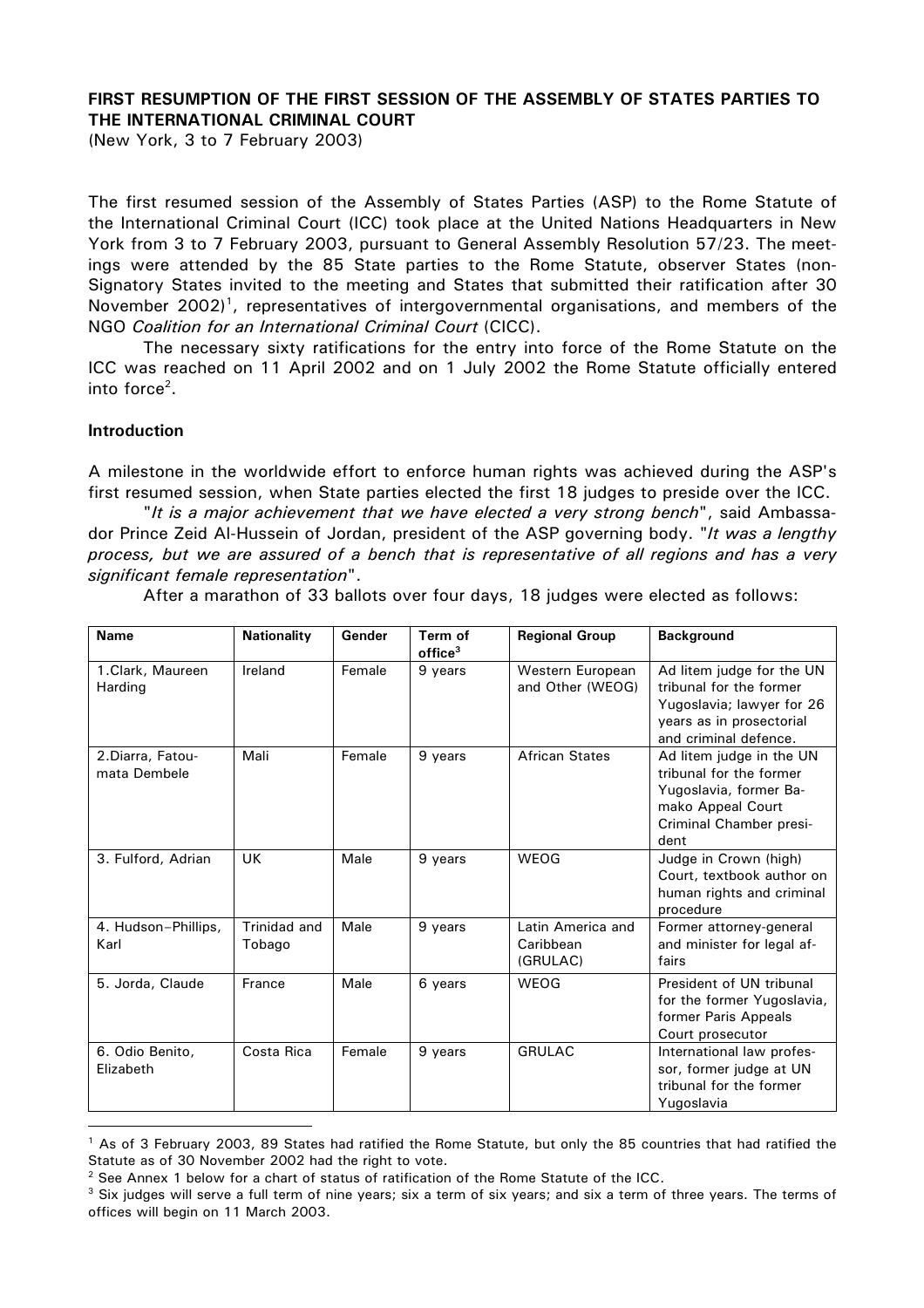| 7. Pikis, Georghios | Cyprus      | Male   | 6 years | <b>Asian States</b> | <b>President of Supreme</b> |
|---------------------|-------------|--------|---------|---------------------|-----------------------------|
| м.                  |             |        |         |                     | Court, former ad hoc        |
|                     |             |        |         |                     | judge of European Court     |
|                     |             |        |         |                     | of Human Rights             |
| 8. Slade, Tuiloma   | Samoa       | Male   | 3 years | Asian States        | Ambassador to UN and        |
| Neroni              |             |        |         |                     | United States, former       |
|                     |             |        |         |                     | attorney-general of Sa-     |
|                     |             |        |         |                     | moa                         |
| 9. Song, Sang-      | Republic of | Male   | 3 years | <b>Asian States</b> | Professor of law at Seoul   |
| Hyun                | Korea       |        |         |                     | National University, au-    |
|                     |             |        |         |                     | thor                        |
| 10. Steiner, Sylvia | Brazil      | Female | 9 years | <b>LAC</b>          | Judge on Federal Court of   |
| H. de Figueiredo    |             |        |         |                     | Appeals of Sao Paolo,       |
|                     |             |        |         |                     | former federal prosecutor   |

| <b>Name</b>               | <b>Nationality</b> | Gender | Term of<br>office | <b>Regional Group</b>           | <b>Background</b>                                                                                                                   |
|---------------------------|--------------------|--------|-------------------|---------------------------------|-------------------------------------------------------------------------------------------------------------------------------------|
| 1. Blattmann, Rene        | Bolivia            | Male   | 6 years           | <b>GRULAC</b>                   | Law professor and former<br>justice minister                                                                                        |
| 2. Kaul, Hans-Peter       | Germany            | Male   | 3 years           | WEOG                            | International lawyer, dip-<br>lomat and his country's<br>negotiator for the ICC                                                     |
| 3. Kirsch, Philippe       | Canada             | Male   | 6 years           | WEOG                            | Diplomat and legal expert<br>who chaired the 1998<br>Rome conference that set<br>up ICC                                             |
| 4. Kourula, Erikki        | Finland            | Male   | 3 years           | WEOG                            | Director-general, legal<br>affairs of Foreign Affairs<br>Ministry; international law<br>expert                                      |
| 5. Kuenyehia,<br>Akua     | Ghana              | Female | 3 years           | <b>African States</b>           | Dean of Law Faculty and<br>acting director of Univer-<br>sity of Ghana                                                              |
| 6. Pillay, Navanethe<br>m | South Africa       | Female | 6 years           | <b>African States</b>           | President of UN criminal<br>tribunal for Rwanda since<br>1995; former acting<br>judge on high court in<br>South Africa              |
| 7. Politi, Mauro          | Italy              | Male   | 6 years           | WEOG                            | Ad litem judge of UN tri-<br>bunal for former Yugosla-<br>via, former appellate<br>court judge,<br>international law profes-<br>sor |
| 8. Usacka, Anita          | Latvia             | Female | 3 years           | Eastern Europe<br><b>States</b> | Judge on Latvia Constitu-<br>tional Court, professor of<br>law at University of Lat-<br>via                                         |

# **Election of judges**

The election of judges was of the utmost importance for the Court. These high-profile judges will be pioneers of international justice and have a unique responsibility to set the stage for the work of the ICC. Article 36 and 37 of the Rome Statute spells out requirements that judges should meet, including a **high moral character**, **impartiality** and **integrity**. The judges' interpretation of the Rome Statute, their decisions relating to the authorization for the Prosecutor to investigate and on the jurisdiction of the Court will be essential for the credibility and successful functioning of the ICC.

The Rome Statute also calls for a bench comprised of at least nine judges from list A (candidates with **competence in criminal law and procedure**, and the necessary relevant experience, whether as a judge, prosecutor, advocate or in other similar capacity, in criminal proceedings) and at least five judges from list B (with established **competence in relevant ar-**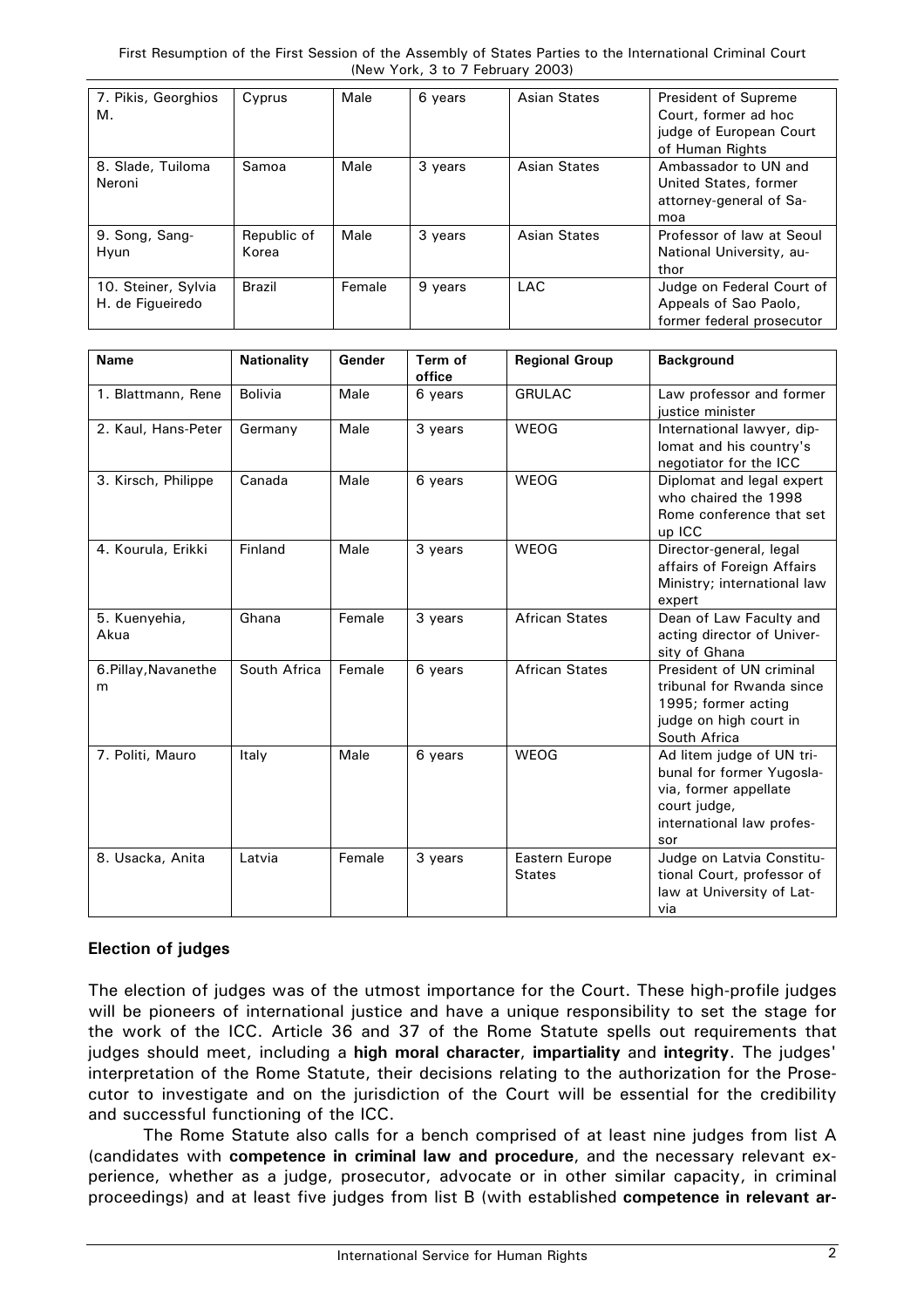**eas of international humanitarian law and the law of human rights**, and extensive experience in a professional legal capacity which is of relevance to the judicial work of the Court). According to Article 36.8 of the Statute, no two judges can be nationals of the same country. In addition, in the selection of the judges, States parties must take into account the need for the **representation of the principal legal systems of the world**; **equitable geographical representation**; **fair representation of female and male judges**; and the need to include **judges with legal expertise on specific issues**, including, but not limited to, **violence against women or children**. Because of this sophisticated combination of criteria required by the Rome Statute, the Assembly adopted an election procedure that provided for **minimum voting requirements**. However, this procedure was not a quota system, and did not guarantee that each regional group or gender received the same number of seats stipulated by the minimum requirements $^4$ .

All 85 countries that ratified or acceded to the Rome Stature by the deadline of 2 December 2002 were eligible to vote in the election. Forty-five candidates from all regions of the world were put forth by 30 November 2002, the official deadline for nomination of candidates. **Paraguay** and **Benin** later withdrew their nominations, thereby leaving 43 official candidates. Ten of the candidates were from the **Group of African States**, six from the **Group of Asian States**, seven from the **Group of Eastern European States**, eight from the **Group of Latin America and Caribbean States** and 12 from the **Group of Western and Other States**. Ten of the candidates were **women**.

In accordance with the Statute, judges were elected by secret ballot, and the 18 candidates who obtained the highest number of votes and a two-thirds majority of the States parties present and voting were elected to the Court.

Before and during the elections, the CICC and its members advocated for the election of judges with the highest qualifications and integrity, and as fair a representation from different regions and gender as possible. Governments were also asked to refrain from engaging in "**vote-trading**", in which States agree to support one another's candidates with minimal regard for the individuals qualifications. Despite calls for a process that excluded political considerations, in the run-up to the election, many human rights NGOs expressed fear that there had indeed been widespread vote-trading, particularly through "Agreements of Mutual Support".

Although some national and regional NGOs took positions for or against specific nominees, the CICC and many of its members made efforts to distance themselves from campaigns for any particular candidate, and instead stressed the overall process, including the vital need for States to commit themselves to a **transparent and independent** election process. In general, this strategy paid off, with many human rights NGOs, by the end of the week, congratulating States for electing a **highly qualified and diverse bench**, a signal of their commitment to an effective and fair court.

A jubilant moment occurred after the first ballot was tabulated, when it was discovered that of the first seven judges elected, six were women -- an unprecedented and historic development. Although the Assembly was applauded for fulfilling the minimum gender voting requirements in the first round, NGOs encouraged States parties to go beyond the minimum voting requirement and ensure gender parity. In a subsequent round, one more woman judge (Ms. Anita Usacka from Latvia) was elected. This final result (seven women, 11 men) reveals the effectiveness of the election procedure outlined in the Rome Statute, which is the first founding treaty of an international judicial institution that spells out the need for fair representation of female and male permanent judges.

<sup>4</sup>After four ballots, when the eighteen judges had still not been elected, the minimum voting requirements were discontinued.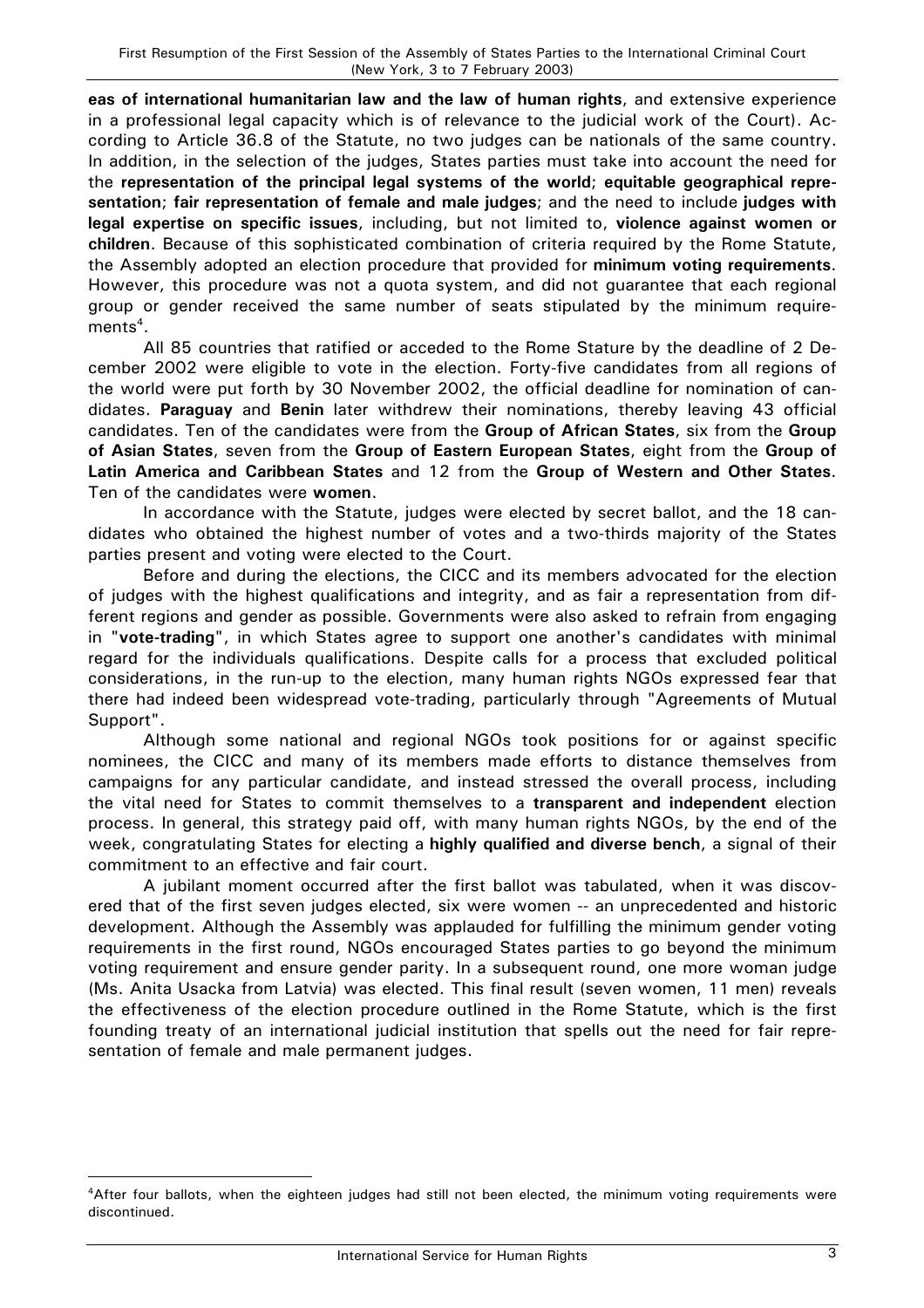In regard to region and area of expertise, the bench to the ICC breaks down as follows:

# **Region Area of Expertise** African States, 3 List A (criminal law) 10 Asian States, 3 List B (international law) 8 Eastern European States, 1 Latin America and Caribbean States, 4 Western Europe and Other States, 7

At the closing session, Prince Zeid Al-Hussein suggested that the marathon of 33 ballots signified the importance attached by States parties to the court. "*In expressing your sovereign will*", he said, "*You have not only seized the Judges for the following responsibility to perform their duties conscientiously, but also constituted an essential pillar in the structure of the Court*".

# **Prosecutor**

 $\overline{a}$ 

The next resumed session in April, when the Assembly will **elect the Prosecutor**, will be equally as crucial as the first<sup>5</sup>. The postponement of the election for Prosecutor has delayed the work of the Court, and it is crucial that state parties actively search for qualified candidates for the post<sup>6</sup>. During the closing session, Prince Zeid Al-Hussein emphasized the "*critical importance*" of electing the Prosecutor at the next resumed session so the operation of that office can commence in 2003 as planned.

For the President and Bureau of the ASP to most efficiently conduct the search, they require **adequate assistance and resources** from States parties. In addition, NGOs can facilitate the search through research, analysis and evaluation of prosecutor's resumes for the Bureau and President.

The first nomination period for the Prosecutor was opened from 9 September 2002 and expired on 30 November 2002. The period was extended to 8 December 2002, under ICC-ASP/1/Res.3. In the first resumed session, the ASP agreed to **re-open the nomination period** for the position of Prosecutor from **24 March to 4 April 2003**, given that at the closing of the extended nomination period, no nominations had been received. The **election of the Prosecutor** will be held during the second resumed meeting of the Assembly from **21 to 23 April 2003**.

Under Article 42 of the Rome Statue, the Prosecutor will be elected by secret ballot by an absolute majority of the members of the ASP, and shall hold office for a period of **nine years**, unless a shorter period is decided upon at the time of election.

According to the Rome Statute, the Prosecutor shall have the following qualities:

- A person of high moral character
- Highly competent and have extensive practical experience in the prosecution or trial of criminal cases
- Have excellent knowledge of and be fluent in at least one of the working languages of the Court

Most States expressed a wish to elect a Prosecutor by consensus, and the Bureau encouraged States parties to consult informally before presenting their official nominations to the Secretariat.

Various human rights NGOs, such as *Amnesty International*, have also established criteria for the Prosecutor, which includes: recognition in his or her jurisdiction as an outstanding lawyer, experience in preparing and prosecuting large, highly complex cases in a professional way consistent with the internationally recognized right to fair trial; and recog-

<sup>&</sup>lt;sup>5</sup> At this session, the Assembly will also make recommendations on the Registrar.

<sup>&</sup>lt;sup>6</sup> It was reported that many States decided not to put forward a candidate for the post for fear it may have limited the chances of their judicial candidates.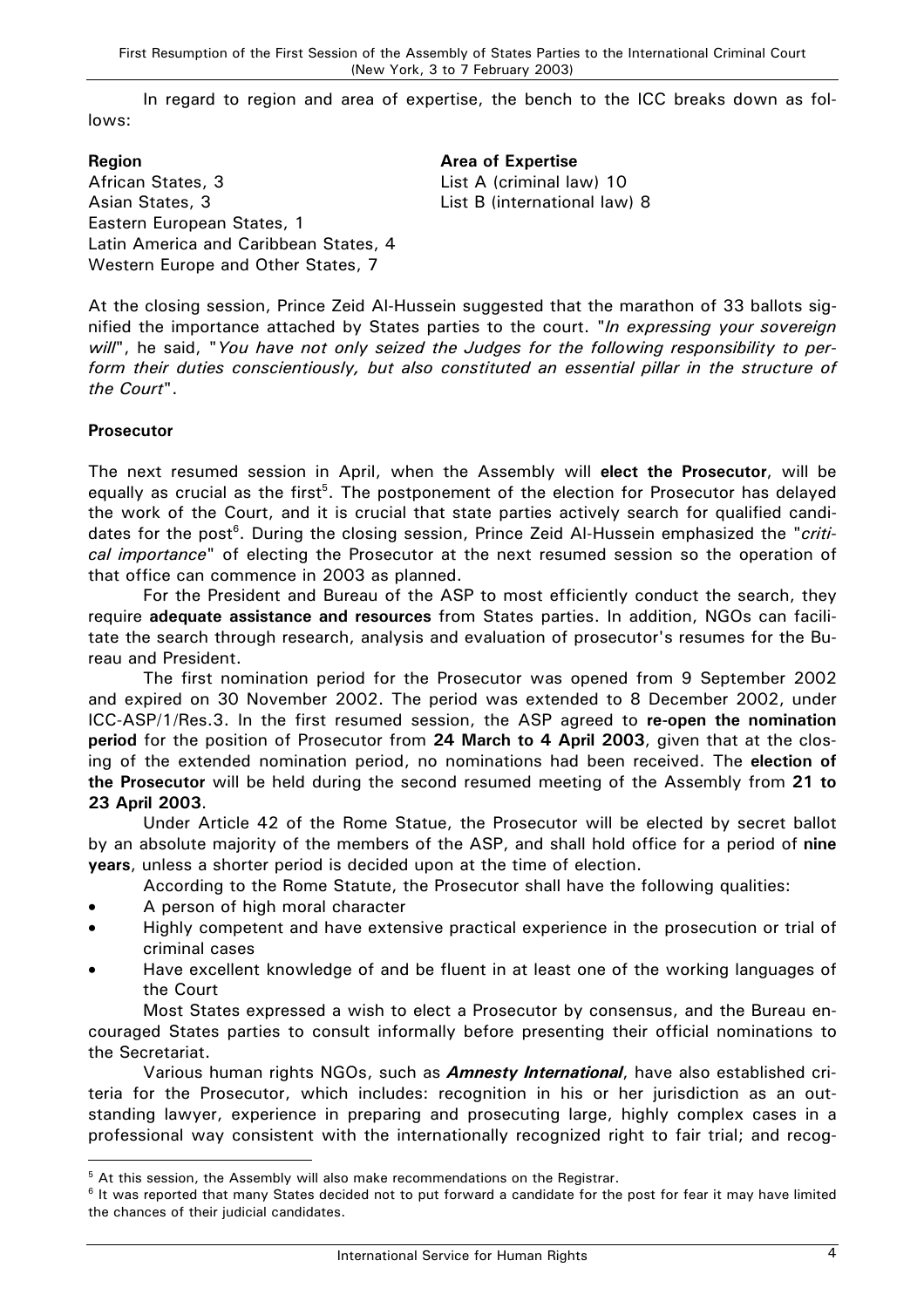nized excellent management experience at the highest levels of his or her national criminal justice system.

Some questions remain over whether there will be political pressure on some States parties to elect a Prosecutor from a state party belonging to the permanent five of the Security Council, and if that is the case, how such a choice may affect the world-wide perception of the independence of the Court. In addition, there are questions as to whether States parties have a preference for choosing a lawyer with a background in civil or common law. Whether governments ultimately consider these issues or not, the most important factor in the election will be each state's commitment to choosing the most highly qualified candidate.

## **Other matters**

During the first resumed session, the ASP also considered other issues relating to the effective establishment of the Court. The Assembly accepted the credentials of nine States that became parties since the ASP's first session in September: **Colombia**, **Samoa**, **Malawi**, **United Republic of Tanzania**, **Djibouti**, **Republic of Korea**, **Zambia**, **Malta** and **Albania**, with the understanding that four of them, which had not yet submitted credentials, would do so as soon as possible.

During the closing meeting, the Assembly also discussed the Bureau's proposals for the **meetings of the Special Working Group on the Crime of Aggression** (which shall meet during the second session of the ASP in September 2003), and the Bureau's report on the **appointment of the External Auditor**. In regards to submitting proposals for the External Auditor, the deadline was extended until 15 February 2003. The Bureau will report on further developments at the second resumed session in April 2003. The nomination period for proposal of candidates to **the Committee on Budget and Finance** was extended until 7 March 2003.

Concerning the establishment of an **International Criminal Bar**, the Assembly was informed that the President, in consultation with the Bureau, had appointed Hans Bevers of the Netherlands to act as **a focal point** on the establishment of an International Criminal Bar in order to assist the Assembly on future discussions of the matter.

The President also appealed to States parties to make their contributions to the **budget of the Court** for the first financial period, as according to resolution ICC-ASP/1/Res.12. As of 5 February 2003, of the total assessed contributions and assessed working capital fund, only 26% of actual contributions were received from States parties for the financial period of 2002-2003. Twenty-three States parties and 2 non-States parties have contributed to the **ICC Trust Fund**, while assessed contributions are still due from 47 States parties for the 2002 budget and 66 States parties towards the 2003 budget. This information does not include States parties that ratified the Rome Statute after August 2002.

Regarding the **Agreement on Privileges and Immunities of the International Criminal Court**, which was opened for signature on 10 September 2002, there are 25 signatures and 2 parties to the Agreement, as of 7 February 2003.<sup>7</sup> The Agreement requires ten instruments of ratification for it to enter into force.

The President of the Assembly commented that with the election of judges completed, the need for entry into force of the Agreement is increasingly pressing, and urged all States to consider becoming party to the Agreement "as soon as possible".

## **Parallel meetings**

 $\overline{a}$ 

The CICC held meetings on several issues related to the formal agenda of the ASP, but also pursued discussions on other important components of the ICC campaign to ensure the Court will be as fair, effective and independent as possible. These issues were taken up in NGO strategy sessions, as well as in sessions, which brought together delegates and representatives of civil society, including meetings that covered **the implementing legislation of States** 

<sup>&</sup>lt;sup>7</sup> See Annex 2 below for chart of status of ratification of Agreement on Privileges and Immunities of the ICC.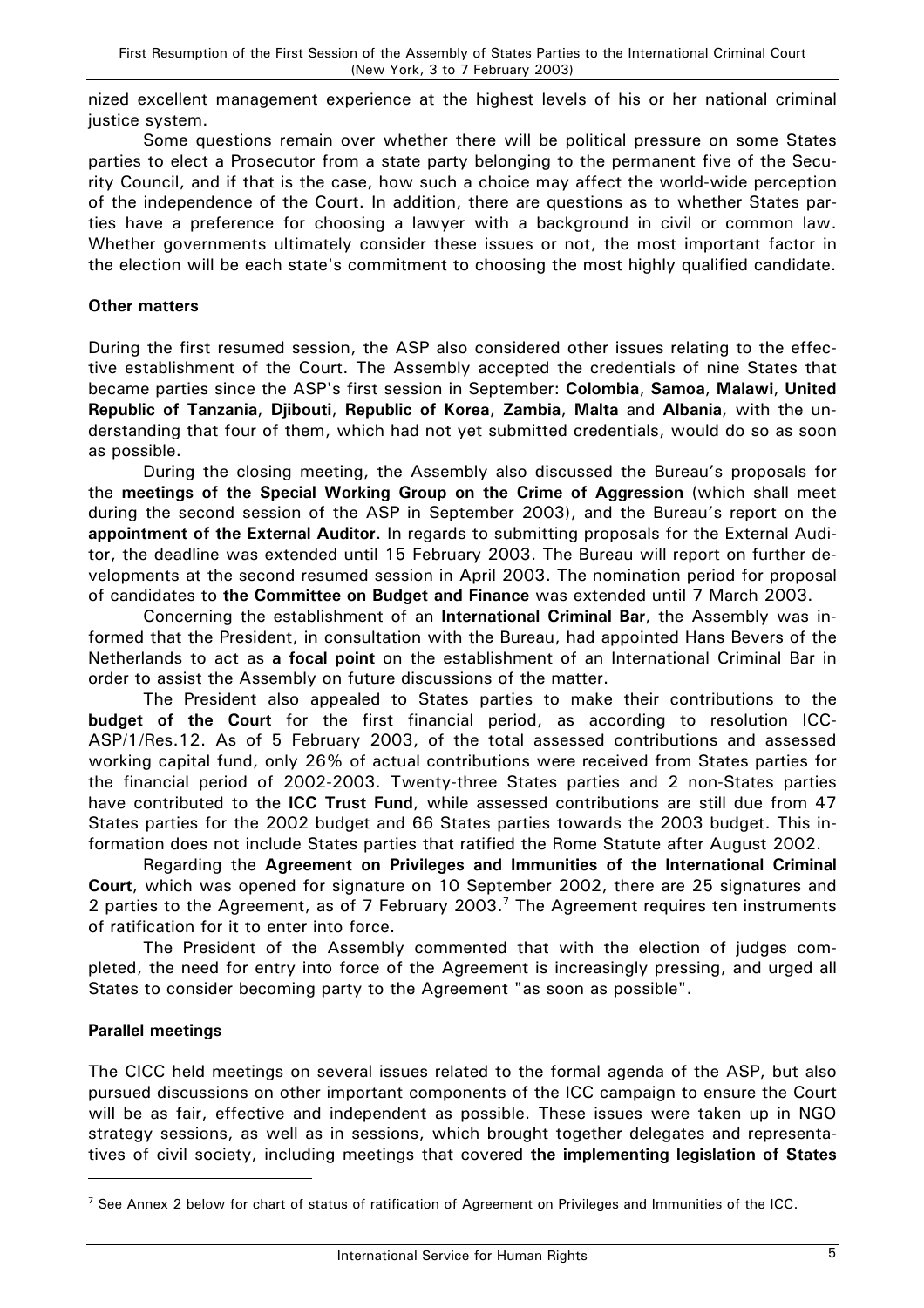#### **Parties**, **universal jurisdiction**, and **the Agreement on Privileges and Immunities**.

During one session, the CICC shared **a proposal for the establishment of an ICC Documentation Centre**, which will promote education and awareness of the ICC and Rome Statute, and help ensure that all of civil society, including users worldwide, will have open, free and ready access to information related to every aspect of the ICC. (For more information on this initiative, please contact Jens Iverson, CICC at [cicctech@iccnow.org\)](mailto:cicctech@iccnow.org).

## **ICC implementation legislation meeting**

Several delegates of different NGOs, such as *Amnesty International* and the CICC, met to share information on ICC implementing legislation, including regional updates and future plans, monitoring of legislative developments at the national level, and updates on organisational strategy, including the involvement of national and local members of the Coalition.

In **Africa**, there is a preliminary project pursued by the government of the Democratic Republic of Congo. Conversations with governments of Niger and Mali will begin in the near future. In Tanzania there is a possibility of creating a coalition that will review the difficulties involved in implementing legislations on the ICC.

In **Latin America**, 19 countries that have signed the Rome Statute, but only 12 have ratified it. Among the ratified countries, three have draft projects already in the parliament and three more (Argentina, Brazil and Venezuela) will do so in the near future.

In **Asia**, South Korea has completed its implementation draft. Mongolia, on the other hand, is still facing problems with its national legislation due to issues on the death penalty.

In **Europe**, there are 36 countries that have ratified the Rome Statue. However, in some of these countries war crimes are still not in their Penal Code.

## **Universal jurisdiction**

 $\overline{a}$ 

A representative of the *International Society for Human Rights* presented on the principles of universal jurisdiction for International Criminal Crimes of Arusha 2002. The process of developing these principles was carried out by several NGOs who wanted to develop an African perspective concerning universal jurisdiction. After a long process - which began in 2000 and was finalized in Arusha 2002 - the NGOs pinpointed 19 principals, which focus on the application and selectiveness of universal jurisdiction, especially in regards to knotty political issues in the African context (for e.g.: why are some people in Rwanda on trial for their crimes but some South Africans still not investigated). The principles are to be applied in times of peace and in times of war. One of the main conclusions drawn by the *International Society for Human Rights* was that, in Africa, a strong national judicial system is necessary in a country to prosecute its own people. (To obtain more information on this issue go to [www.iccnow.org\)](http://www.iccnow.org/).

## **Agreement on Privileges and Immunities**

Participants at this meeting focused on the challenges ahead in regards to the **Agreement on Privileges and Immunities of the ICC** (APIC)<sup>8</sup>. Norway and Trinidad and Tobago are the only States that have ratified the APIC, and just 25 States have signed it. For the Agreement to enter into force, 10 countries need to ratify the instrument, within the deadline on 30 June 2004.

Although the court will be operational in a matter of months, it will not be able to conduct its work efficiently without sufficient guarantees of protections for its staff. The work of the investigators and staff at the Office of the Prosecutor will particularly suffer, as a lack of privileges and immunities will considerably limit their ability to conduct missions on

<sup>&</sup>lt;sup>8</sup> The APIC provides for privileges and immunities relating to the legal status of the Court in Articles 2 to 12 and provides for privileges and immunities of the personnel of the Court in Articles 13 to 22. See www.lchr.org/IJP/home.htm for more details on the agreement.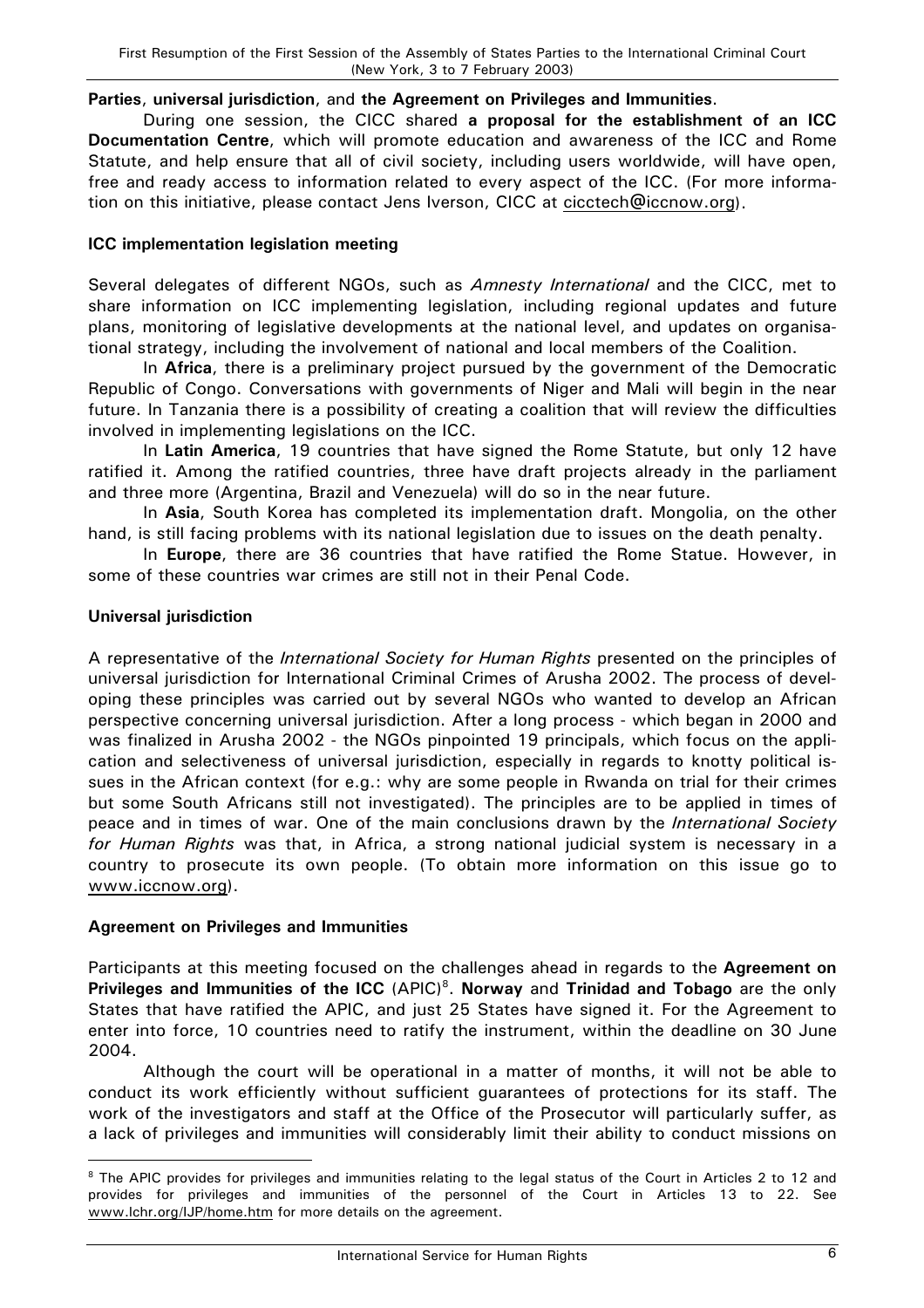#### the ground.

During the meeting on the APIC, NGOs outlined some strategies that might be useful in encouraging countries to sign and enforce the Agreement, including:

- Centring efforts on the signing process, since the campaign for ratification will gain momentum as more States sign the Agreement.
- Promoting the treaty in the Hague as a way to gain publicity and encourage States to sign and ratify the Agreement
- Aiding NGOs in conflict regional areas in the process of promoting the treaty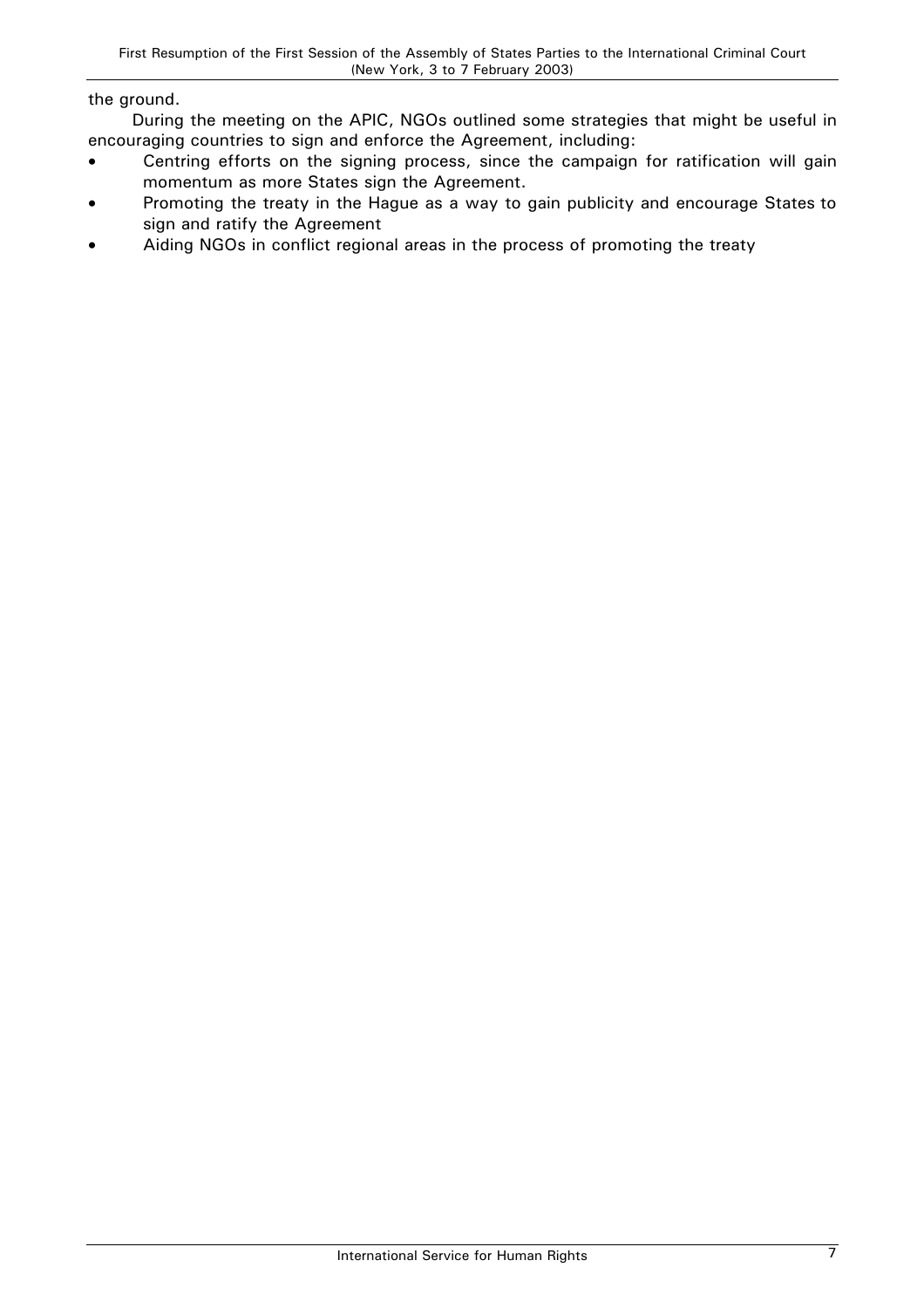# **ANNEX 1**

# Ratification Status of the Rome Statute of the ICC

| <b>State</b>             | <b>Signature</b>  | Ratification,<br>Accession (a) | <b>State party</b><br>number |
|--------------------------|-------------------|--------------------------------|------------------------------|
| Afghanistan              |                   | 10 February 2003 (a)           | 89                           |
| Albania                  | 18 July 2002      | 31 January 2003                | 88                           |
| Algeria                  | 28 December 2000  |                                |                              |
| Andorra                  | 18 July 1998      | 30 April 2001                  | 30                           |
| Angola                   | 7 October 1998    |                                |                              |
| Antigua and Barbuda      | 23 October 1998   | 18 June 2001                   | 34                           |
| Argentina                | 8 January 1999    | 8 February 2001                | 28                           |
| Armenia                  | 1 October 1999    |                                |                              |
| Australia                | 9 December 1998   | 1 July 2002                    | 75                           |
| Austria                  | 7 October 1998    | 28 December 2000               | 26                           |
| <b>Bahamas</b>           | 29 December 2000  |                                |                              |
| Bahrain                  | 11 December 2000  |                                |                              |
| Bangladesh               | 16 September 1999 |                                |                              |
| <b>Barbados</b>          | 8 September 2000  | 10 December 2002               | 87                           |
| Belgium                  | 10 September 1998 | 28 June 2000                   | 13                           |
| <b>Belize</b>            | 5 April 2000      | 5 April 2000                   | 8                            |
| Benin                    | 24 September 1999 | 22 January 2002                | 49                           |
| <b>Bolivia</b>           | 17 July 1998      | 27 June 2002                   | 71                           |
| Bosnia and Herzegovina   | 17 July 2000      | 11 April 2002                  | 60*                          |
| Botswana                 | 8 September 2000  | 8 September 2000               | 18                           |
| Brazil                   | 7 February 2000   | 20 June 2002                   | 69                           |
| Bulgaria                 | 11 February 1999  | 11 April 2002                  | 60*                          |
| <b>Burkina Faso</b>      | 30 November 1998  |                                |                              |
| Burundi                  | 13 January 1999   |                                |                              |
| Cambodia                 | 23 October 2000   | 11 April 2002                  | 60*                          |
| Cameroon                 | 17 July 1998      |                                |                              |
| Canada                   | 18 December 1998  | 7 July 2000                    | 14                           |
| Cape Verde               | 28 December 2000  |                                |                              |
| Central African Republic | 7 December 1999   | 3 October 2001                 | 41                           |
| Chad                     | 20 October 1999   |                                |                              |
| Chile                    | 11 September 1998 |                                |                              |
| Colombia                 | 10 December 1998  | 5 August 2002                  | 77                           |
| Comoros                  | 22 September 2000 |                                |                              |
| Congo                    | 17 July 1998      |                                |                              |
| Costa Rica               | 7 October 1998    | 7 June 2001                    | 33                           |
| Cote d'Ivoire            | 30 November 1998  |                                |                              |
| Croatia                  | 12 October 1998   | 21 May 2001                    | 32                           |
| Cyprus                   | 15 October 1998   | 7 March 2002                   | 55                           |
| Czech Republic           | 13 April 1999     |                                |                              |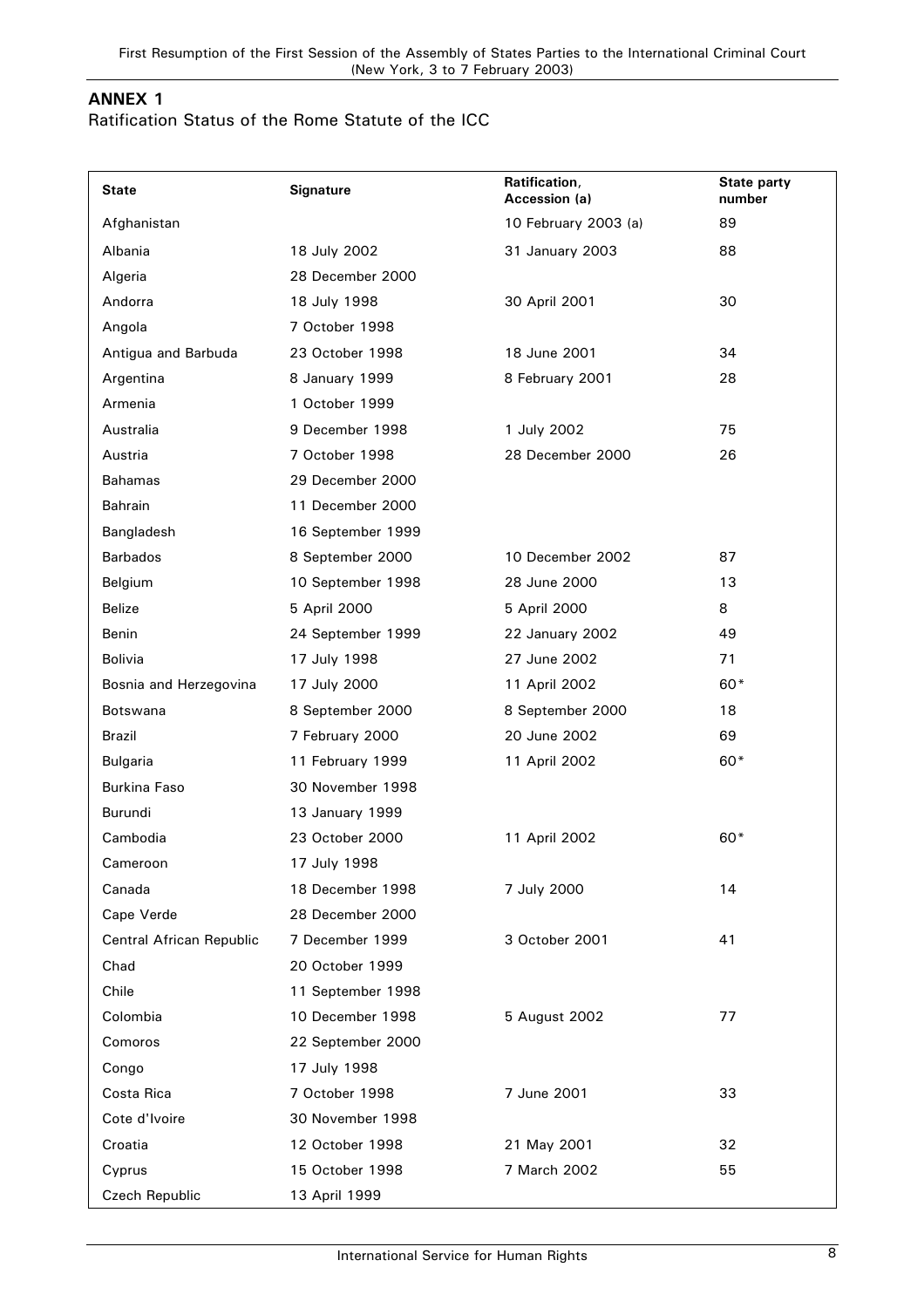| Democratic Republic of<br>Congo | 8 September 2000  | 11 April 2002      | 60* |
|---------------------------------|-------------------|--------------------|-----|
| Denmark                         | 25 September 1998 | 21 June 2001       | 35  |
| Djibouti                        | 7 October 1998    | 5 November 2002    | 82  |
| Dominica                        |                   | 12 February 2001 a | 29  |
| Dominican Republic              | 8 September 2000  |                    |     |
| East Timor                      |                   | 6 September 2002 a | 79  |
| Ecuador                         | 7 October 1998    | 5 February 2002    | 52  |
| Egypt                           | 26 December 2000  |                    |     |
| Eritrea                         | 7 October 1998    |                    |     |
| Estonia                         | 27 December 1999  | 30 January 2002    | 50  |
| Fiji                            | 29 November 1999  | 29 November 1999   | 5   |
| Finland                         | 7 October 1998    | 29 December 2000   | 27  |
| France                          | 18 July 1998      | 9 Junee 2000       | 12  |
| Gabon                           | 22 December 1998  | 20 September 2000  | 21  |
| Gambia                          | 4 December 1998   | 28 June 2002       | 73  |
| Georgia                         | 18 July 1998      |                    |     |
| Germany                         | 10 December 1998  | 11 December 2000   | 25  |
| Ghana                           | 18 July 1998      | 20 December 1999   | 6   |
| Greece                          | 18 July 1998      | 15 May 2002        | 67  |
| Guinea                          | 7 September 2000  |                    |     |
| Guinea-Bissau                   | 12 September 2000 |                    |     |
| Guyana                          | 28 December 2000  |                    |     |
| Haiti                           | 26 February 1999  |                    |     |
| Honduras                        | 7 October 1998    | 1 July 2002        | 76  |
| Hungary                         | 15 January 1999   | 30 November 2001   | 47  |
| Iceland                         | 26 August 1998    | 25 May 2000        | 10  |
| Iran (Islamic Republic of)      | 31 December 2000  |                    |     |
| Ireland                         | 7 October 1998    | 11 April 2002      | 60* |
| Israel                          | 31 December 2000  |                    |     |
| Italy                           | 18 July 1998      | 26 July 1999       | 4   |
| Jamaica                         | 8 September 2000  |                    |     |
| Jordan                          | 7 October 1998    | 11 April 2002      | 60* |
| Kenya                           | 11 August 1999    |                    |     |
| Kuwait                          | 8 September 2000  |                    |     |
| Kyrgyzstan                      | 8 December 1998   |                    |     |
| Latvia                          | 22 April 1999     | 28 June 2002       | 74  |
| Lesotho                         | 30 November 1998  | 6 September 2000   | 16  |
| Liberia                         | 17 July 1998      |                    |     |
| Liechtenstein                   | 18 July 1998      | 2 October 2001     | 40  |
| Lithuania                       | 10 December 1998  |                    |     |
| Luxembourg                      | 13 October 1998   | 8 September 2000;  | 19  |
| Macedonia (F.Y.R)               | 7 October 1998    | 6 March 2002       | 54  |
| Madagascar                      | 18 July 1998      |                    |     |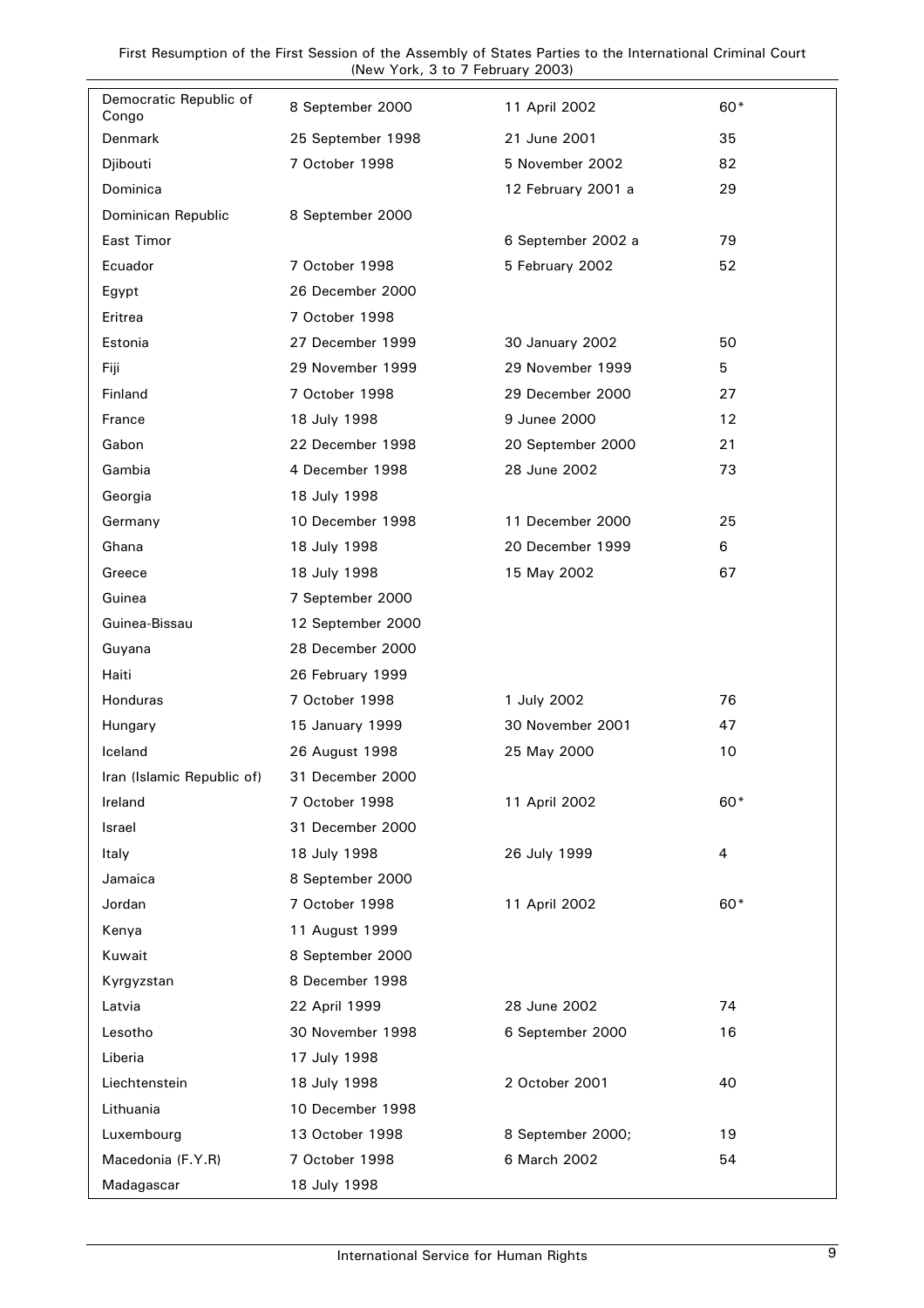First Resumption of the First Session of the Assembly of States Parties to the International Criminal Court (New York, 3 to 7 February 2003)

| Malawi                              | 2 March 1999      | 19 September 2002 | 81             |
|-------------------------------------|-------------------|-------------------|----------------|
| Mali                                | 17 July 1998      | 16 August 2000    | 15             |
| Malta                               | 17 July 1998      | 29 November 2002  | 85             |
| <b>Marshall Islands</b>             | 6 September 2000  | 7 December 2000   | 24             |
| Mauritius                           | 11 November 1998  | 5 March 2002      | 53             |
| Mexico                              | 7 September 2000  |                   |                |
| Monaco                              | 18 July 1998      |                   |                |
| Mongolia                            | 29 December 2000  | 11 April 2002     | 60*            |
| Morocco                             | 8 September 2000  |                   |                |
| Mozambique                          | 28 December 2000  |                   |                |
| Namibia                             | 27 October 1998   | 25 June 2002      | 70             |
| Nauru                               | 13 December 2000  | 12 November 2001  | 45             |
| Netherlands                         | 18 July 1998      | 17 July 2001      | 37             |
| New Zealand                         | 7 October 1998    | 7 September 2000  | 17             |
| Niger                               | 17 July 1998      | 11 April 2002     | 60*            |
| Nigeria                             | 1 June 2000       | 27 September 2001 | 39             |
| Norway                              | 28 August 1998    | 16 February 2000  | $\overline{7}$ |
| Oman                                | 20 December 2000  |                   |                |
| Panama                              | 18 July 1998      | 21 March 2002     | 56             |
| Paraguay                            | 7 October 1998    | 14 May 2001       | 31             |
| Peru                                | 7 December 2000   | 10 November 2001  | 44             |
| Philippines                         | 28 December 2000  |                   |                |
| Poland                              | 9 April 1999      | 12 November 2001  | 46             |
| Portugal                            | 7 October 1998    | 5 February 2002   | 51             |
| Republic of Korea                   | 8 March 2000      | 13 November 2002  | 83             |
| Republic of Moldova                 | 8 September 2000  |                   |                |
| Romania                             | 7 July 1999       | 11 April 2002     | 60*            |
| <b>Russian Federation</b>           | 13 September 2000 |                   |                |
| Saint Lucia                         | 27 August 1999    |                   |                |
| Saint Vincent and the<br>Grenadines |                   | 3 December 2002 a | 86             |
| Samoa                               | 17 July 1998      | 16 September 2002 | 80             |
| San Marino                          | 18 July 1998      | 13 May 1999       | 3              |
| Sao Tome and Principe               | 28 December 2000  |                   |                |
| Senegal                             | 18 July 1998      | 2 February 1999   | 1              |
| Seychelles                          | 28 December 2000  |                   |                |
| Sierra Leone                        | 17 October 1998   | 15 September 2000 | 20             |
| Slovakia                            | 23 December 1998  | 11 April 2002     | 60*            |
| Slovenia                            | 7 October 1998    | 31 December 2001  | 48             |
| Solomon Islands                     | 3 December 1998   |                   |                |
| South Africa                        | 17 July 1998      | 27 November 2000  | 23             |
| Spain                               | 18 July 1998      | 24 October 2000   | 22             |
| Sudan                               | 8 September 2000  |                   |                |
| Sweden                              | 7 October 1998    | 28 June 2001      | 36             |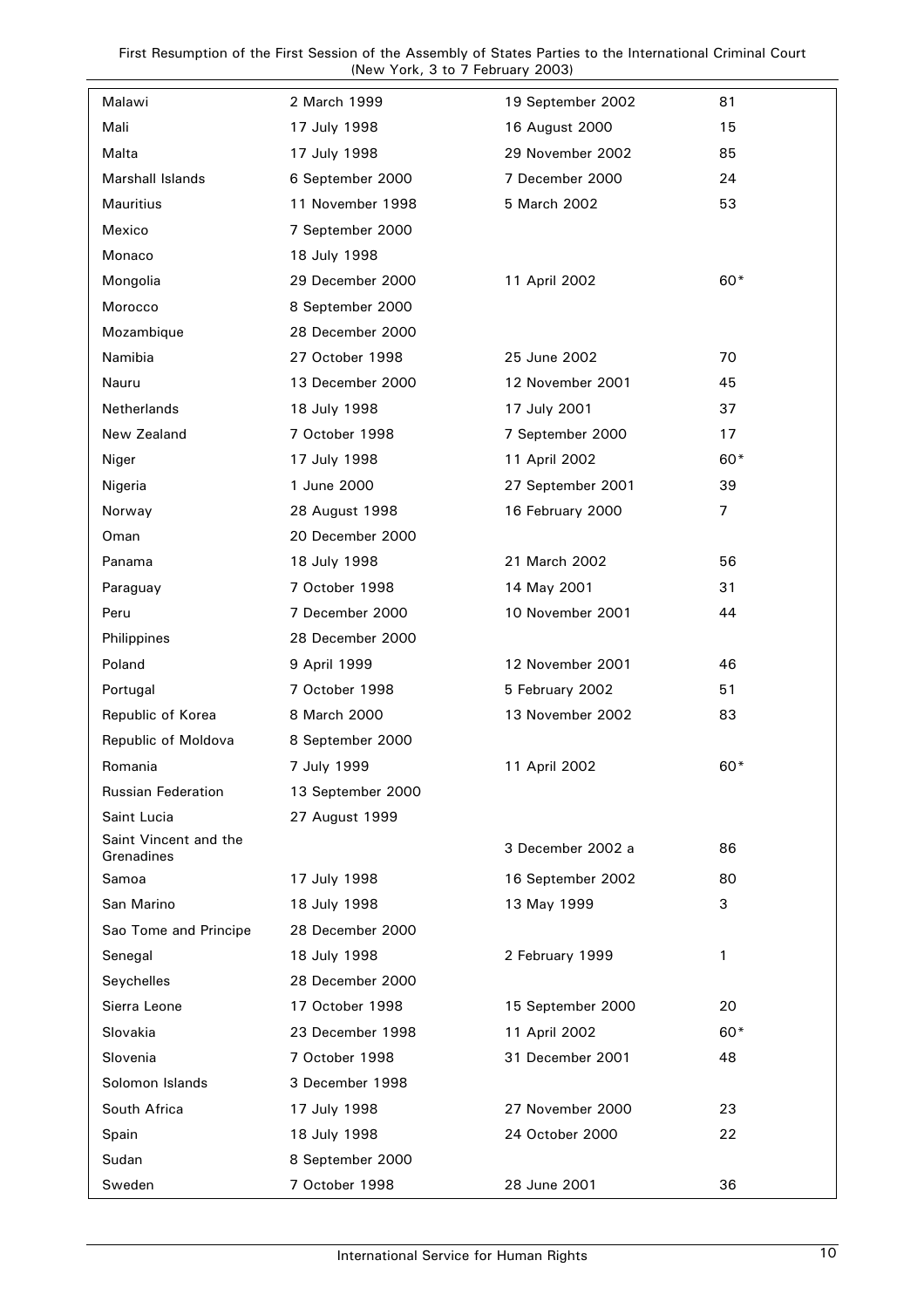First Resumption of the First Session of the Assembly of States Parties to the International Criminal Court (New York, 3 to 7 February 2003)

| Switzerland              | 18 July 1998     | 12 October 2001  | 43             |
|--------------------------|------------------|------------------|----------------|
| Syrian Arab Republic     | 29 November 2000 |                  |                |
| Tajikistan               | 30 November 1998 | 5 May 2000       | 9              |
| Tanzania (United Rep.)   | 29 December 2000 | 20 August 2002   | 78             |
| Thailand                 | 2 October 2000   |                  |                |
| Trinidad and Tobago      | 23 March 1999    | 6 April 1999     | $\overline{2}$ |
| Uganda                   | 17 March 1999    | 14 June 2002     | 68             |
| Ukraine                  | 20 January 2000  |                  |                |
| United Arab Emirates     | 27 November 2000 |                  |                |
| United Kingdom           | 30 November 1998 | 4 October 2001   | 42             |
| United States of America | 31 December 2000 |                  |                |
| Uruguay                  | 19 December 2000 | 28 June 2002     | 72             |
| Uzbekistan               | 29 December 2000 |                  |                |
| Venezuela                | 14 October 1998  | 7 June 2000      | 11             |
| Yemen                    | 28 December 2000 |                  |                |
| Yugoslavia               | 19 December 2000 | 6 September 2001 | 38             |
| Zambia                   | 17 July 1998     | 13 November 2002 | 84             |
| Zimbabwe                 | 17 July 1998     |                  |                |

\* These 10 countries deposited their instrument of ratification simultaneously at the UN ceremony on 11 April 2002, crossing the threshold of 60 ratifications needed for the Rome Statute to enter into force. Each country was designated the 60<sup>th</sup> State Parties member. This table is updated as of 14 February 2003.